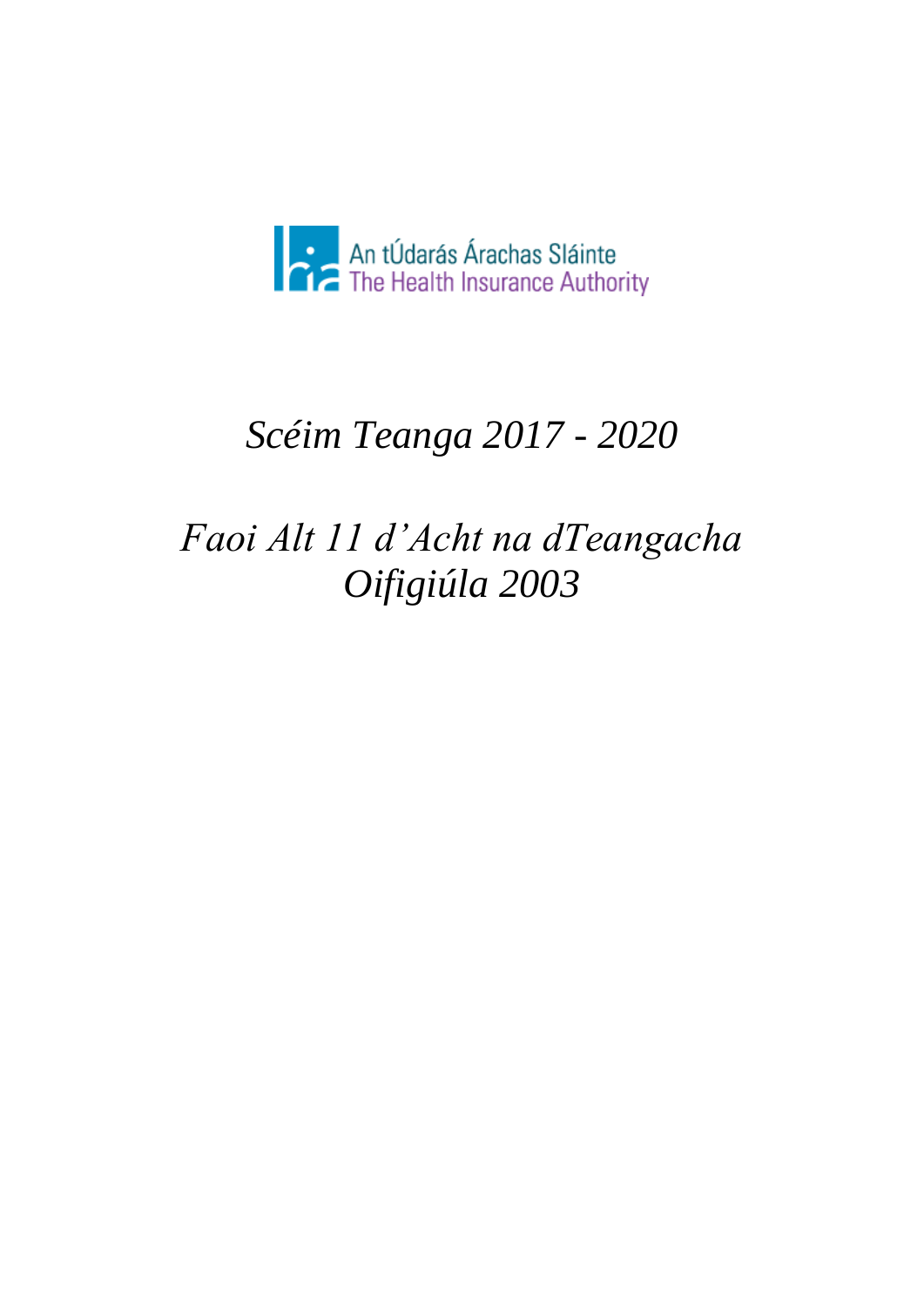## **Clár na nÁbhar Leathanach**

|             |                          | Caibidil 1. Réamhrá / Cúlra                                                     |                  |  |
|-------------|--------------------------|---------------------------------------------------------------------------------|------------------|--|
| 1.1         |                          | Scéim a Ullmhú                                                                  | $\mathfrak{Z}$   |  |
| 1.2         |                          | Cuspóir na Scéime                                                               | 3                |  |
| 1.3         |                          | Dáta Tosaithe na Scéime                                                         | $\overline{4}$   |  |
|             | Caibidil 2.              | Forléargas ar an Údarás Árachais Sláinte                                        | 5                |  |
| 2.1         |                          | Misean agus Cuspóirí                                                            | 5                |  |
| 2.2         | Príomhfheidhmeanna       |                                                                                 |                  |  |
| 2.3         |                          | Struchtúr na hEagraíochta                                                       | $\boldsymbol{7}$ |  |
| 2.4         |                          | Príomhsheirbhísí                                                                | $\overline{7}$   |  |
| 2.5         | Custaiméirí agus Cliaint |                                                                                 |                  |  |
|             | Caibidil 3.              | Sonraí na Seirbhísí arna soláthar ag an Údarás<br>Árachais Sláinte faoi láthair | 9                |  |
|             | Caibidil 4.              | Réimsí le haghaidh Feabhas a chur ar Sholáthar<br>Seirbhísí                     | 10               |  |
| Caibidil 5. |                          | Cumas Teanga a Fheabhsú                                                         |                  |  |
| 5.1         | Earcaíocht               |                                                                                 | 11               |  |
| 5.2         |                          | Oiliúint & Forbairt                                                             | 11               |  |
| Caibidil 6. |                          | Monatóireacht agus Athbhreithniú                                                | 12               |  |
|             | Caibidil 7.              | An Scéim Chomhaontuithe a Phoibliú                                              | 13               |  |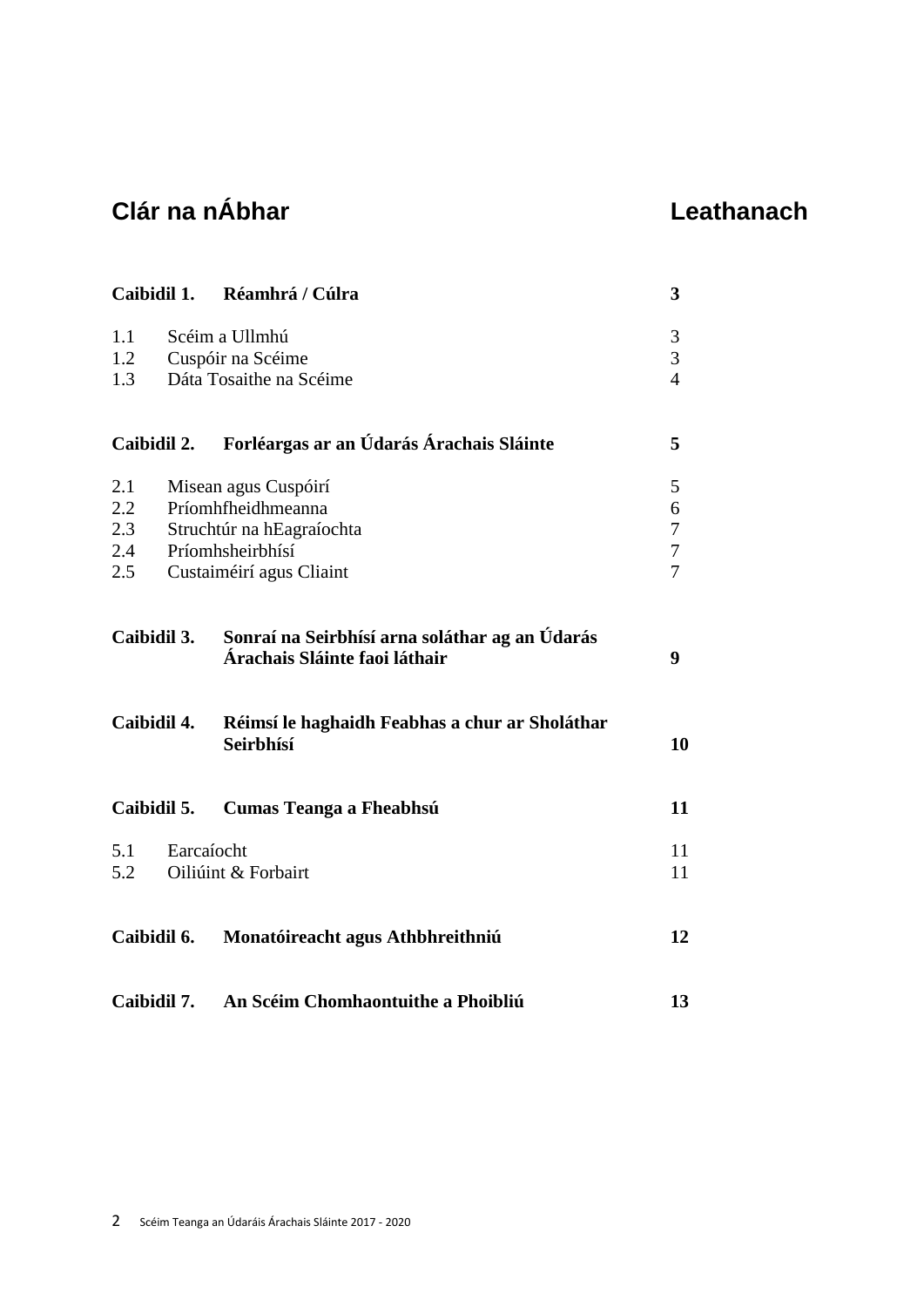#### **Cuid 1 Réamhrá agus Cúlra**

Is í seo an chéad Scéim Teanga arna hullmhú ag an Údarás Árachais Sláinte ("an tÚdarás") faoi Alt 11 d'Acht na dTeangacha Oifigiúla 2003 ("dá ngairtear an tAcht anseo ina dhiaidh seo").

Forálann Acht na dTeangacha Oifigiúla 2003 d'ullmhú scéim teanga ag comhlachtaí poiblí ag tabhairt mionsonraí faoi na seirbhísí a sholáthróidh siad

- trí mheán na Gaeilge,
- trí mheán an Bhéarla, agus
- trí mheán na Gaeilge agus an Bhéarla.

Leagtar amach sa scéim na bearta a ghlacfar lena chinntiú go ndéanfar aon seirbhís nach bhfuil an comhlacht ag soláthar trí mheán na Gaeilge a sholáthar laistigh de thréimhse ama comhaontaithe.

#### **1.1. Scéim a Ullmhú**

D'fhorbair an tÚdarás Árachais Sláinte an Scéim ag féachaint do na Treoirlínte a d'ullmhaigh an Roinn Cultúir, Oidhreachta agus Gaeltachta faoi Alt 12 den Acht agus go háirithe go mbeadh soláthar seirbhísí sa Ghaeilge bunaithe ar an méid seo a leanas:

> **• An leibhéal bunúsach éilimh ar sheirbhísí ar leith sa Ghaeilge i gcomhthéacs soláthar dearfach**

**•Acmhainní, lena n-áirítear acmhainní daonna agus airgeadais, agus cumas an chomhlachta phoiblí an cumas teanga riachtanach a fhorbairt nó a rochtain.**

De réir Alt 13(1)(a) den Acht, d'fhoilsigh an tÚdarás fógra á rá go raibh sé ar intinn aige dréacht-Scéim a ullmhú. Foilsíodh an fógra ag tabhairt cuireadh d'aighneachtaí sa nuachtán Gaeilge ar líne, www.tuairisc.ie, chomh maith le ar láithreán gréasáin an Údaráis www.hia.ie an 16 Deireadh Fómhair 2015. Tugadh aird freisin ar thuairimí fhoireann an Údaráis. Fuarthas aighneacht amháin ó Chomhlacht Forbartha na nDéise. Ba é fócas an aighneachta ná go ndéanfadh an tÚdarás iarracht seirbhís chuimsitheach a sholáthar trí Ghaeilge dóibh siúd ar mian leo leas a bhaint as an tseirbhís sin. Tá an tÚdarás buíoch as am agus iarracht na ndaoine sin a ghlac páirt sa phróiseas seo.

#### **1.2 Cuspóir na Scéime**

Is é príomhchuspóir na scéime seo ná beartais agus cleachtais reatha an Údaráis a chomhdhlúthú agus a fheabhsú maidir le seachadadh a seirbhísí i nGaeilge. Forbraíodh an scéim seo chun cur chuige caighdeánach a leagan síos ag an Údarás chun a chuid oibleagáidí maidir leis an nGaeilge a chomhlíonadh, agus an méid is praiticiúil agus is féidir a bhaint amach sna trí bliana atá romhainn á chur san áireamh.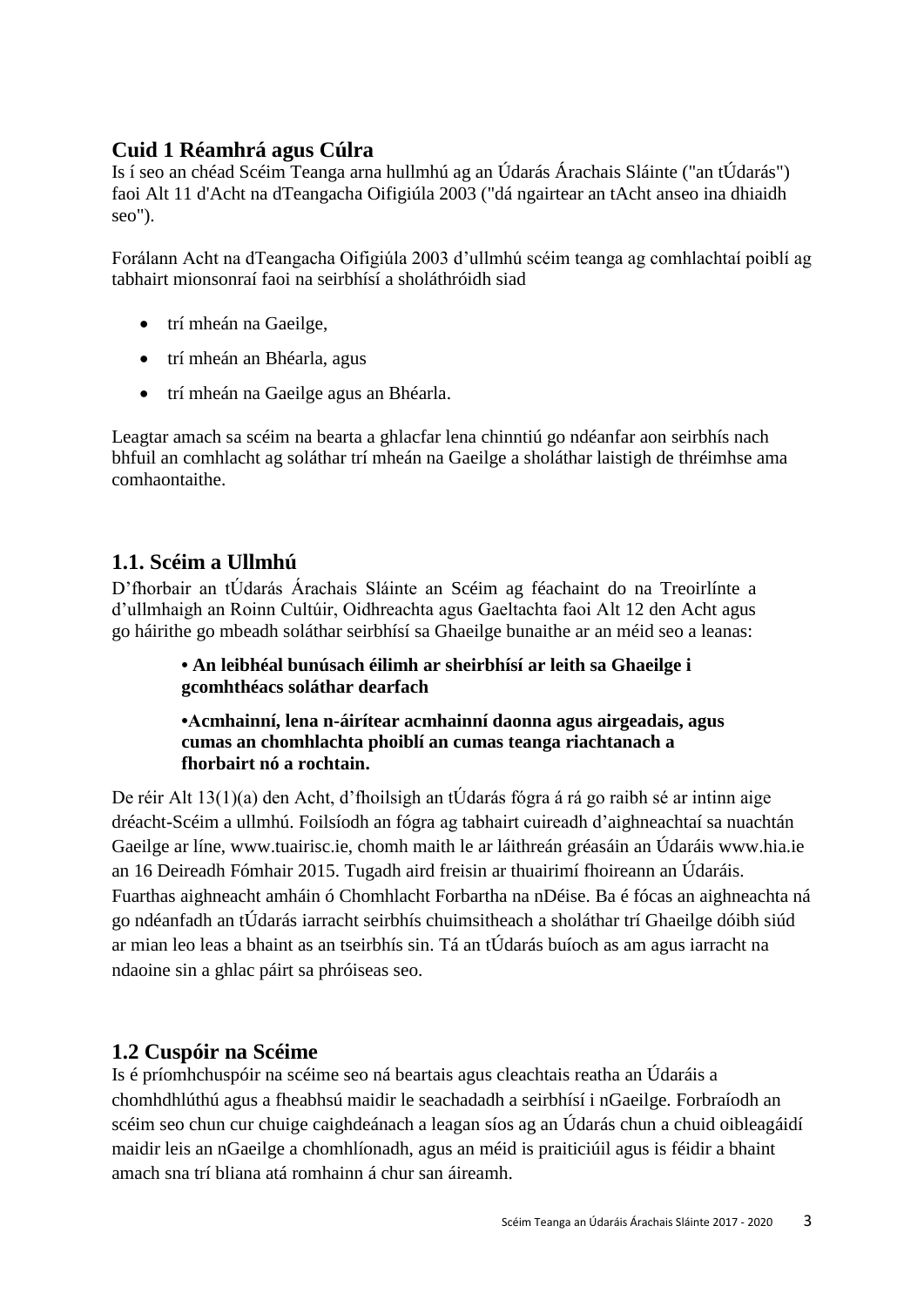Le bunú pearsanra d'aon duine déag, ní féidir soláthar seirbhísí Gaeilge i ngach réimse oibre a chur ar fáil i gcónaí. Ach tá an tÚdarás tiomanta do sholáthar seirbhísí trí Ghaeilge a fheabhsú de réir fhorálacha an Achta.

#### **1.3 Dáta Tosaithe na Scéime**

Dhaingnigh an tAire Cultúir, Oidhreachta agus Gaeltachta an scéim seo agus tosaíonn sí le héifeacht ó **09 Deireadh Fómhair 2017**. Beidh sí i bhfeidhm ar feadh tréimhse 3 bliana ón dáta sin nó go dtí go mbeidh scéim eile daingnithe ag an Aire de bhun Alt 15 den Acht, cibé acu is déanaí.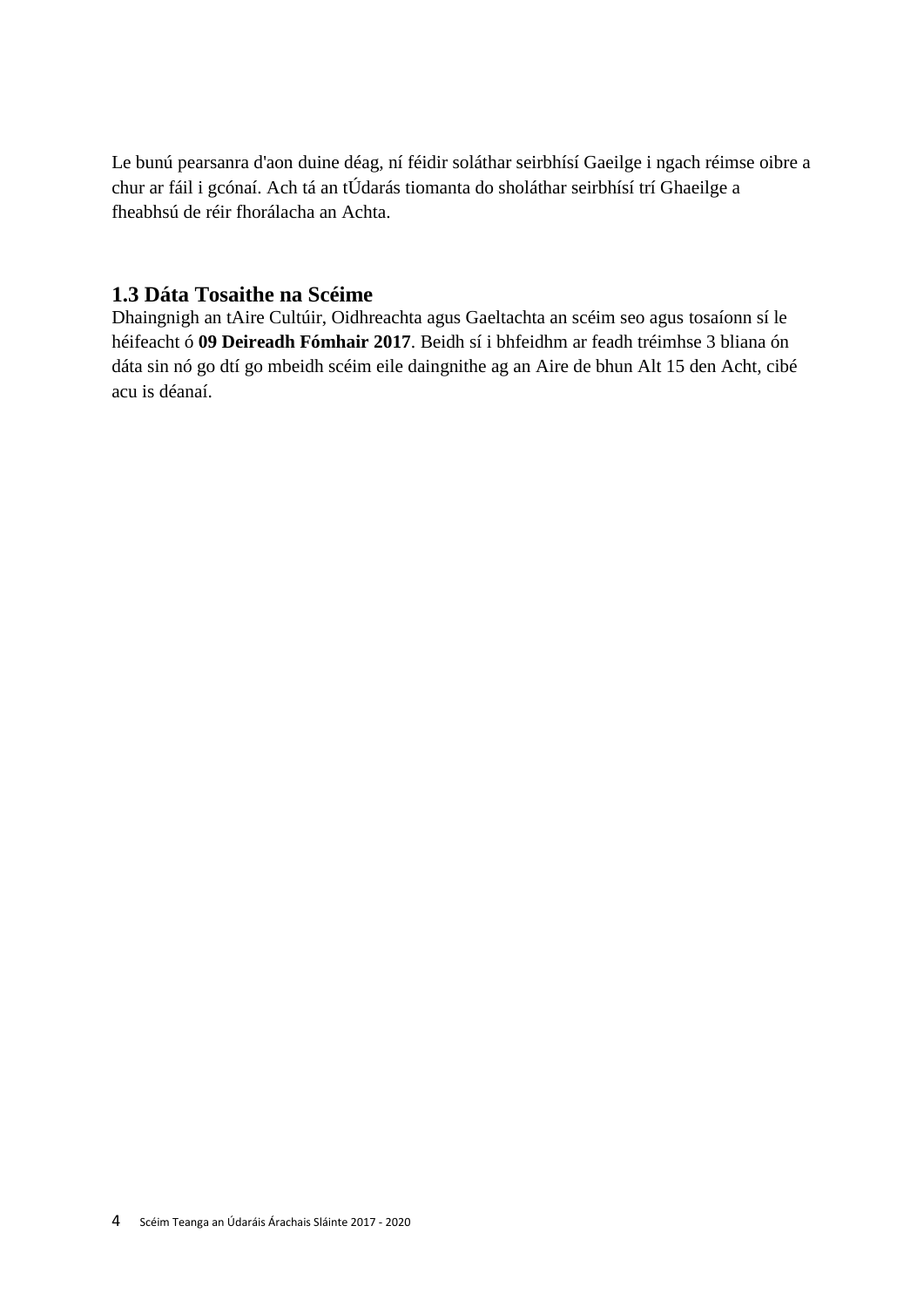#### **Caibidil 2: Forléargas ar an Údarás Árachais Sláinte**

Bunaíodh an tÚdarás le hOrdú ón Aire an 1 Feabhra 2001 faoin Acht Árachais Sláinte, 1994 agus feidhmíonn sé de réir fhorálacha an Achta sin agus na nAchtanna Árachais Sláinte (Leasú) ("na hAchtanna Árachais Sláinte" is teideal dóibh le chéile).

Bunaíodh an tÚdarás mar rialtóir neamhspleách don mhargadh árachais sláinte príobháideach in Éirinn. Agus an ról seo á chomhlíonadh aige, d'fhorbair an tÚdarás a phlean oibre chun fís, misean agus luachanna a áireamh.

#### **2.1 Misean agus Cuspóirí**

#### **Ráiteas Misin**

*"Chun oibriú ar son leas an phobail trí thacaíocht a thabhairt do rátáil pobail, clárú oscailte agus cumhdach saoil i margadh árachais sláinte iomaíoch deonach."*

#### **Ráiteas Físe**

"*A bheith aitheanta mar rialtóir neamhspleách éifeachtach, agus foinse údarásach eolais agus comhairle maidir le margadh árachais sláinte na hÉireann*."

#### **Croíluachanna**

Ghlac an HIA luachanna le cur i bhfeidhm ina chuid gníomhaíochtaí. Is iad seo a leanas luachanna an Údaráis:

- gníomhú le neamhspleáchas, neamhchlaontacht agus ionracas;
- oibriú ar bhealach gairmiúil agus éifeachtach;
- a bheith mar chaomhnóir iontaofa ar shócmhainní faoina bhainistíocht;
- dul i ngleic go gníomhach le páirtithe leasmhara agus a bheith fáilteach maidir le smaointe agus moltaí nua ó gach foinse;
- a bheith réamhghníomhach agus nuálaíoch ina chur chuige:
- trédhearcacht a choinneáil i ngach ceann dá ghníomhaíochtaí; agus
- meas a bheith aige ar na daoine.

Aithníonn an tÚdarás an tábhacht a bhaineann lena fhís, a mhisean agus a luachanna maidir le caighdeáin arda agus soláthar seirbhíse ardchaighdeáin a chothabháil.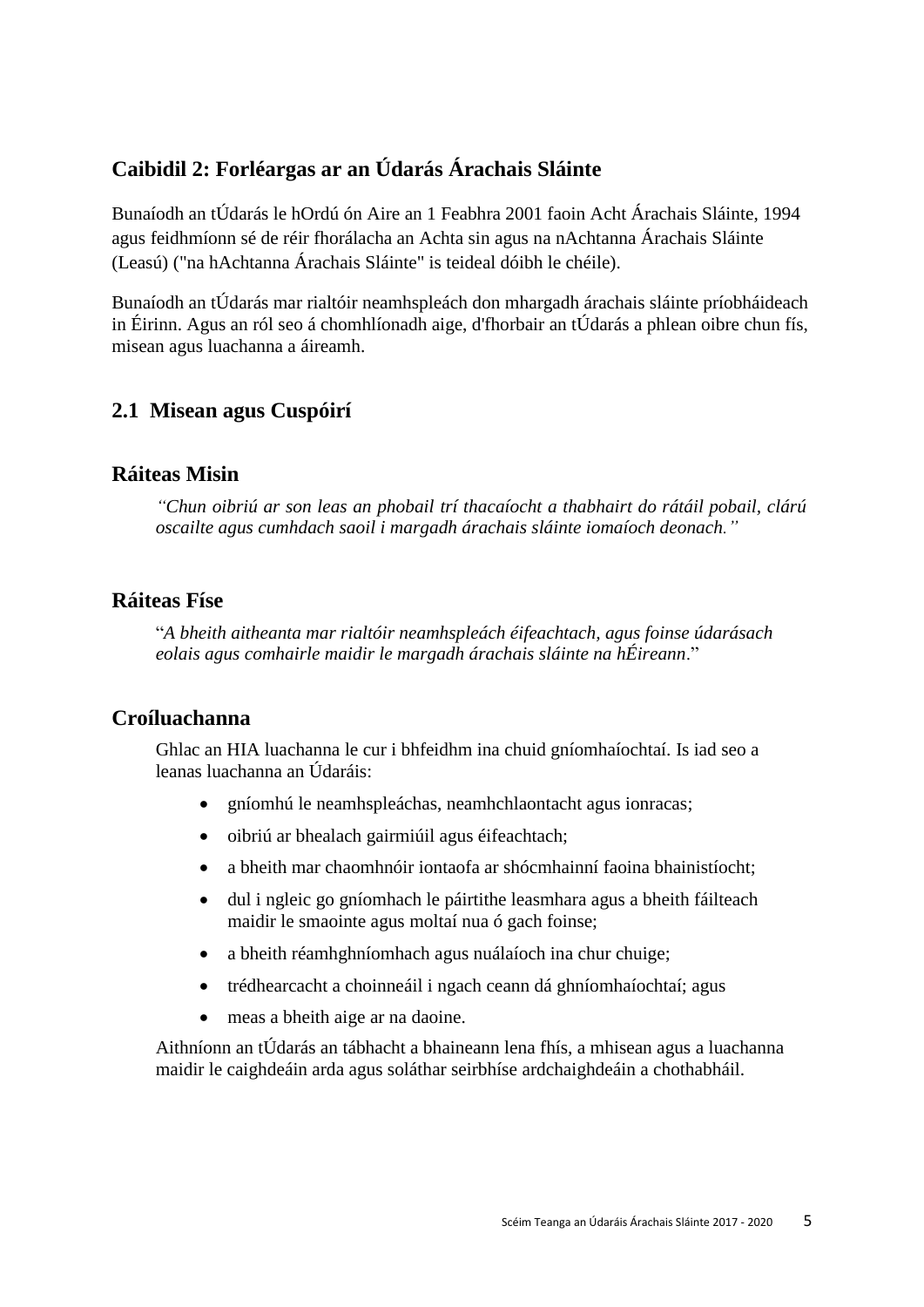#### **2.2 Príomhfheidhmeanna**

Tá príomhchuspóir na nAchtanna Árachais Sláinte leagtha amach sa reachtaíocht mar seo a leanas:

"Is é príomhchuspóir an Achta seo a chinntiú go bhfuil, ar mhaithe le leas an phobail agus ar fud an mhargaidh árachais sláinte, rochtain ar chumhdach árachais sláinte ar fáil do thomhaltóirí seirbhísí sláinte gan aon idirdhealú á dhéanamh eatarthu (cibé acu is trí chreidmheasanna um chothromú fiontar nó trí bhearta dleachta stampa nó trí bhearta eile, nó trí aon teaglaim díobh sin a chuirtear in éifeacht é), go háirithe maidir le costais seirbhísí sláinte, bunaithe go hiomlán nó go páirteach ar stádas fiontar sláinte, ar aois nó ar ghnéas, aon tomhaltóirí den sórt sin nó aon aicme tomhaltóirí den sórt sin nó ar cé chomh minic a dhéantar seirbhísí sláinte a sholáthar don chéanna, agus á chur i gcuntas go háirithe chun críocha an chuspóra sin:

(a) go méadaíonn ar riachtanais sláinte tomhaltóirí seirbhísí sláinte de réir mar is laige sláinte iad, lena n-áirítear de réir mar a dhruideann an tseanaois leo agus a thagann an tseanaois orthu,

(b) a inmhianaithe atá sé a chinntiú, ar mhaithe leis an dlúthpháirtíocht sochaí agus idirghlúine, agus gan féachaint do stádas fiontar sláinte, nó d'aois, aon ghlúine ar leith (ná aon chuid di) nó do cé chomh minic a dhéantar seirbhísí sláinte a sholáthar don chéanna, go ndéanfadh daoine árachaithe ualach costas seirbhísí sláinte a chomhroinnt eatarthu trí shocrú a dhéanamh maidir le fóirdheontas costais idir na daoine is láidre sláinte agus na daoine is laige sláinte, lena n-áirítear idir daoine óga agus daoine aosta, agus, gan dochar do ghinearáltacht an chuspóra sin, go mbeidh rochtain, go háirithe, ag na daoine is laige sláinte, lena n-áirítear daoine aosta, ar chumhdach árachais sláinte trí chreidmheasanna um chothromú fiontar,

(c) an modh ina n-oibríonn an margadh árachais sláinte i leith conarthaí árachais sláinte, i ndáil le gnóthais chláraithe aonair agus ar fud an mhargaidh, agus

(d) a thábhachtaí atá sé gnóthais chláraithe a chur ó bheith ag gabháil do chleachtais, nó ó chonarthaí árachais sláinte a thairiscint, cibé tríd an margadh árachais sláinte a dheighilt (trí cibé sás) nó ar shlí eile, a mbeidh mar chuspóir acu nó mar éifeacht leo fabhar a thabhairt do chumhdach a dhéanamh ag na gnóthais ar fhiontair árachais sláinte na ndaoine is láidre sláinte lena n-áirítear daoine óga, ar chumhdach a dhéanamh ar fhiontair árachais sláinte na ndaoine is laige sláinte, lena n-áirítear daoine aosta."

Ciallaíonn 'rátáil phobail' bearta a bhfuil feidhm acu, cibé acu go hiomlán nó go páirteach, i dtaca leis an bpríomhchuspóir a ghnóthú.

Is iad seo a leanas príomhfheidhmeanna an Údaráis:

- Monatóireacht a dhéanamh ar mhargadh an árachais sláinte agus comhairle a chur ar an Aire (ar a iarraidh nó ar a thionscnamh féin) ar chúrsaí a bhaineann le hárachas sláinte;
- Monatóireacht a dhéanamh ar oibriú na nAchtanna Árachais Sláinte agus, nuair is cuí, fógraí forfheidhmiúcháin a eisiúint chun comhlíonadh na nAchtanna a fhorfheidhmiú nó ionchúisimh a ghlacadh;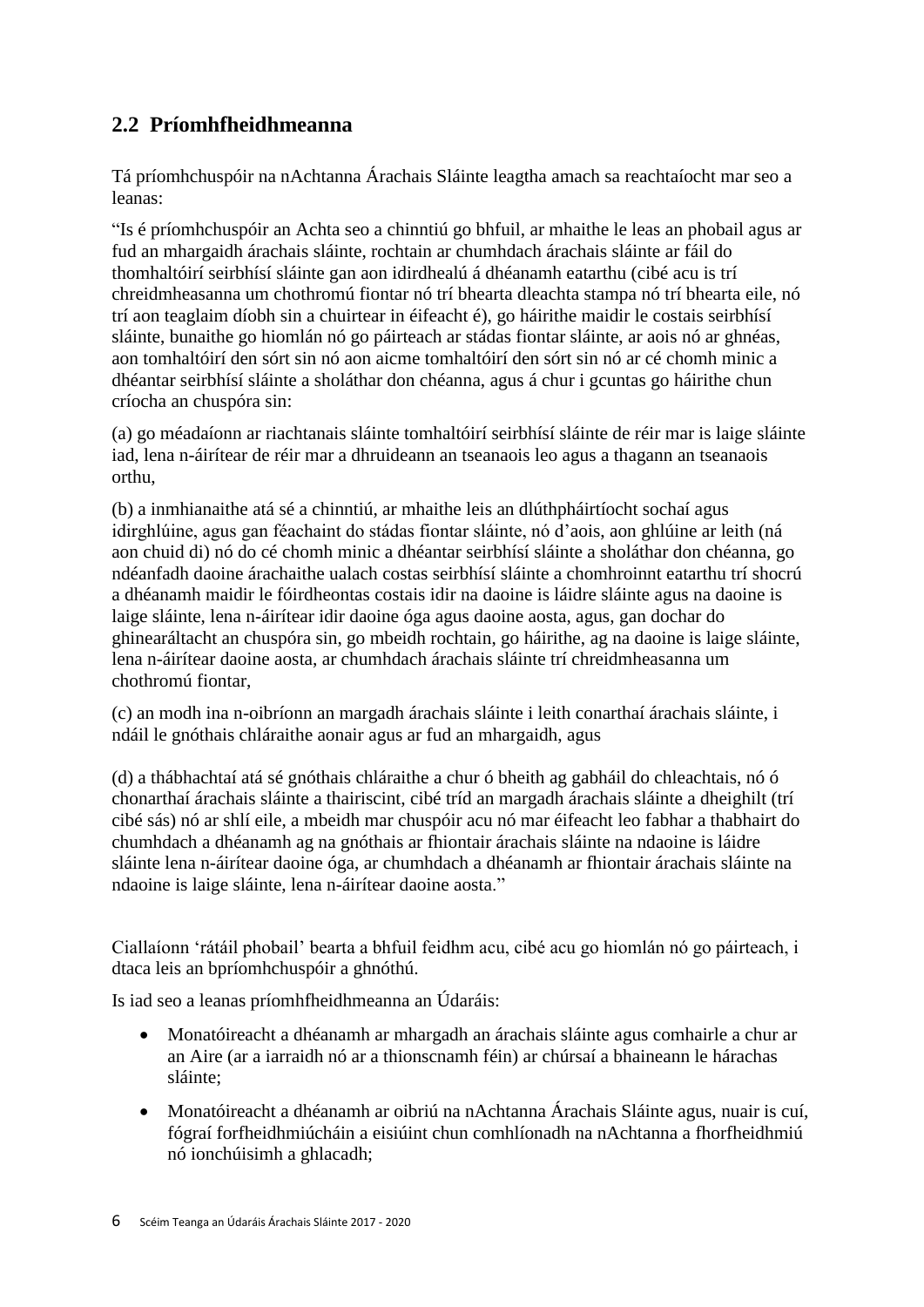- Feidhmeanna áirithe a dhéanamh i ndáil le cothromú riosca, lena n-áirítear an Ciste um Chothromú Riosca a bhainistiú agus a riaradh;
- Cibé beart a mheasann sé is cuí a dhéanamh chun feasacht an phobail a mhéadú maidir lena gcearta mar thomhaltóirí árachais sláinte agus na seirbhísí árachais sláinte atá ar fáil dóibh; agus
- "Clár na nGnóthas Sochair Sláinte" agus "Clár na gConarthaí Árachas Sláinte" a chothabháil.

Cuirfidh an tÚdarás cibé cumhachtaí is gá i bhfeidhm chun a chuid feidhmeanna a chomhlíonadh. Féadfaidh an tAire Sláinte ("an tAire") tuilleadh freagrachtaí a shannadh don Údarás mar a fhoráiltear sna hAchtanna.

#### **2.3 Struchtúr na hEagraíochta**

#### **Foireann**

Tá líon iomlán foirne de 11 ag an Údarás. Tá oifigí an Údaráis Árachais Sláinte lonnaithe i dTeach na Canálach, Bóthar na Canálach, Baile Átha Cliath 6.

#### **An Bord**

Tá Bord an Údaráis comhdhéanta de 5 chomhalta lena n-áirítear Cathaoirleach – arna cheapadh ag an Aire Sláinte ar feadh téarma suas go dtí 5 bliana. Faoi láthair, tá 3 chomhalta den Bhord ag freastal ar Choiste Iniúchta an Údaráis.

#### **2.4 Príomhsheirbhísí**

- Comhlíonadh árachóirí sláinte sa mhargadh a chinntiú
- Comhairle agus eolas do thomhaltóirí
- Taighde a dhéanamh agus tuairisciú chuig an Aire/Roinn Sláinte maidir le hábhair a bhaineann leis an margadh árachais sláinte príobháideach.

#### **2.5 Custaiméirí agus Cliaint**

Is é príomh-chustaiméirí an Údaráis ná an pobal i gcoitinne a bhfuil dualgas cúraim ar leith aige ina leith chun muintir an phobail a chur an eolas faoin a gcearta mar thomhaltóirí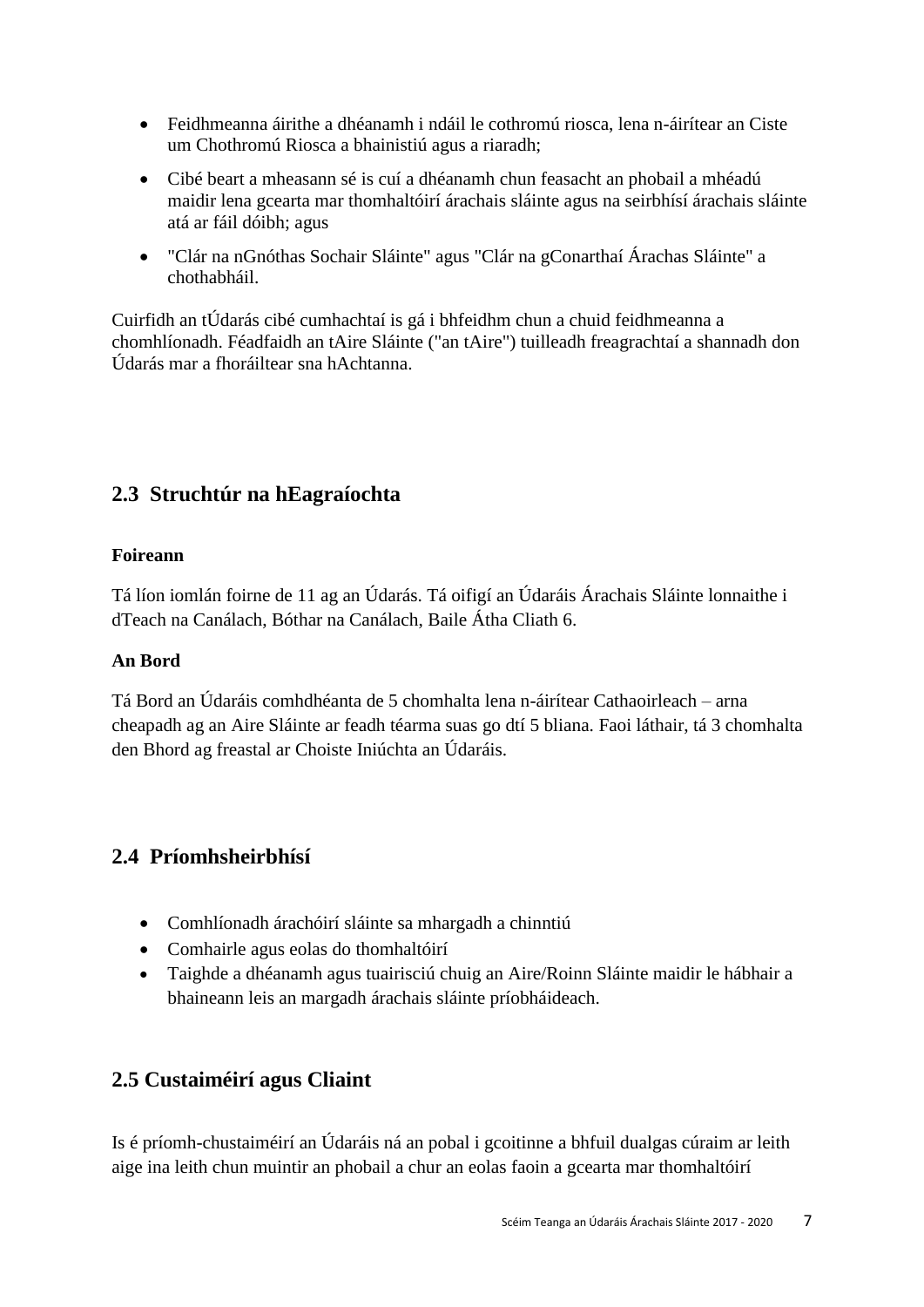árachais sláinte. Bíonn idirchaidreamh ag an Údarás le hinstitiúidí agus le gníomhaireachtaí eile chomh maith, mar shampla;

- An tAire agus an Roinn Sláinte
- Gnóthais Chláraithe (Árachóirí Sláinte)
- An Státseirbhís
- Ar chóir aon chomhlachtaí eile a chur leis an liosta seo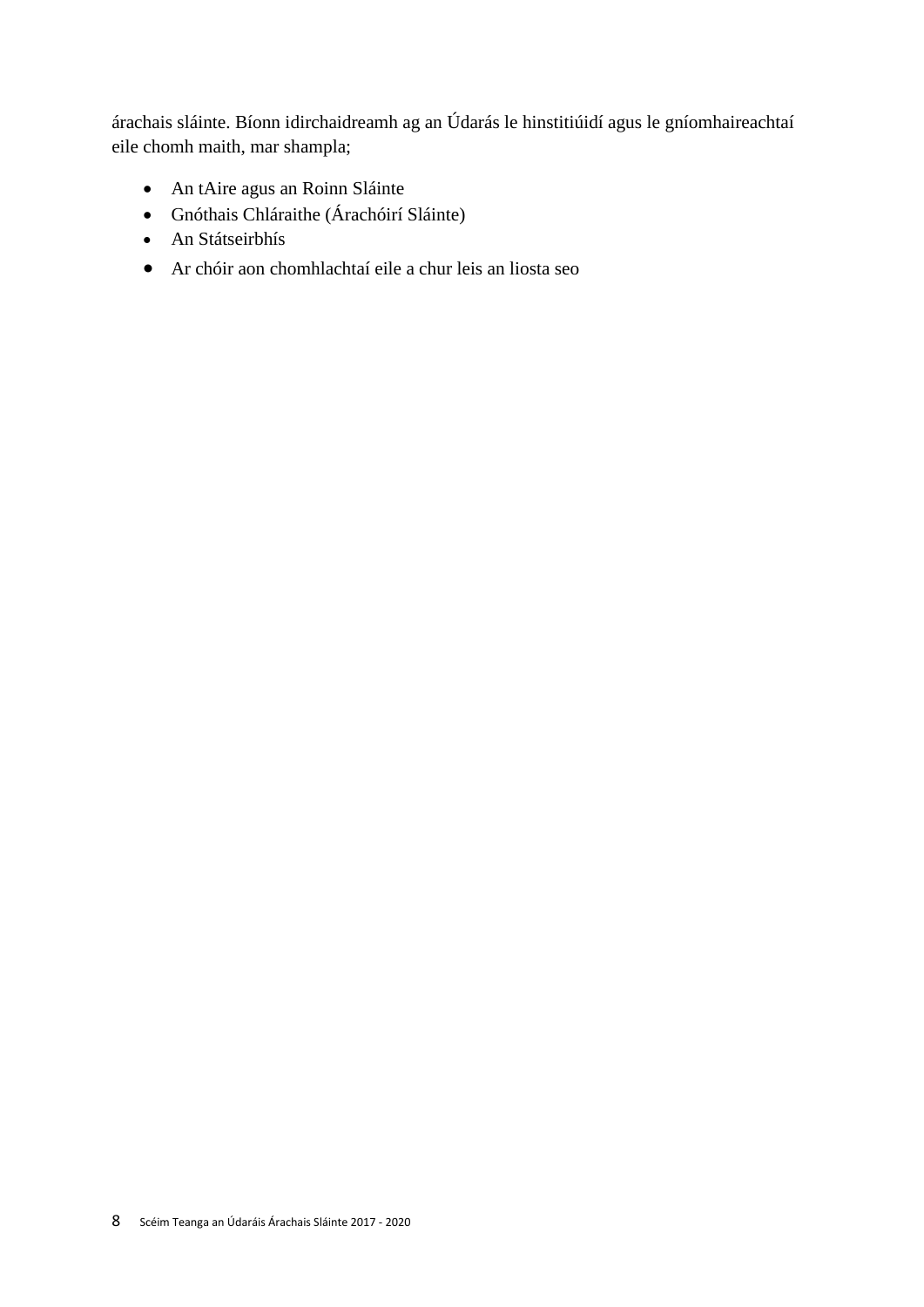#### **Caibidil 3: Sonraí na Seirbhísí arna soláthar ag an Údarás Árachais Sláinte faoi láthair**

Sonraí na seirbhísí atá á soláthar faoi láthair i mBéarla amháin nó go dátheangach i nGaeilge agus i mBéarla; **lena n-áirítear seirbhísí i gceantair Ghaeltachta, más infheidhme**.

| Seirbhísí (Ginearálta)                                 | I mBéarla amháin | Go dátheangach, i mBéarla agus i<br>nGaeilge |
|--------------------------------------------------------|------------------|----------------------------------------------|
| Seirbhís Chomhairleach do<br>Thomhaltóirí              | ✔                |                                              |
| Eolas do Thomhaltóirí (bileoga)                        |                  | ✔                                            |
| Láithreán Gréasáin Comparáide &<br>Na Meáin Shóisialta | ✔                |                                              |
| Foilsiú Tuarascáil Bliantúil                           |                  | ✔                                            |
| Cinn Litreach & Stáiseanóireacht                       |                  | $\blacktriangledown$                         |
| Comharthaíocht                                         |                  | $\blacktriangledown$                         |
| Fógraí Béil                                            |                  | $\blacktriangleright$                        |
| <b>Cumarsáid ar Ríomhphoist</b><br>(Séanadh)           |                  | $\blacktriangledown$                         |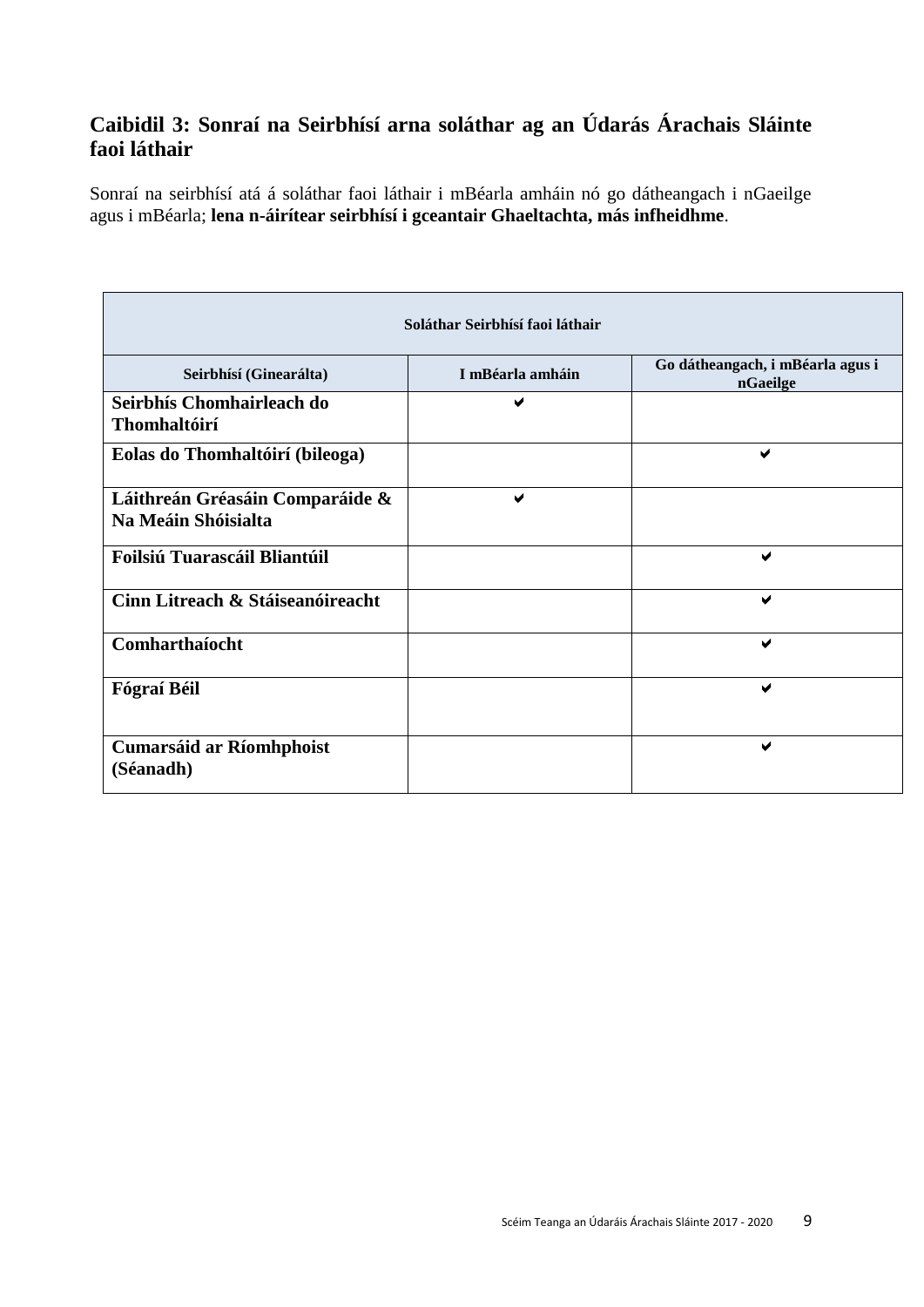### **Caibidil 4: Réimsí le haghaidh feabhas a chur ar Sholáthar Seirbhísí**

Tabharfaidh an tÚdarás Árachais Sláinte faoi na liostaí gníomhartha seo a leanas faoi gach seirbhís.

| Modh cumarsáide leis an bpobal            |                                            | <b>Gealltanas</b>                                                                                                                                                                                                                                                      | Am líne faoi<br>dheireadh Bl<br>1/ BI 2 / BI 3 |
|-------------------------------------------|--------------------------------------------|------------------------------------------------------------------------------------------------------------------------------------------------------------------------------------------------------------------------------------------------------------------------|------------------------------------------------|
|                                           | Fáiltiú                                    | Tabharfaidh an fhoireann fáiltithe ainm an Údaráis Árachais<br>Sláinte go dátheangach agus beidh eolas acu ar na<br>beannachtaí bunúsacha i nGaeilge                                                                                                                   | BI <sub>1</sub>                                |
|                                           | Seirbhís Duine le<br>Duine/Chuntair        | Beidh beannachtaí bunúsacha i nGaeilge ar eolas ag an<br>bhfoireann                                                                                                                                                                                                    | BI <sub>1</sub>                                |
| Cumarsáid ó                               | Lasc-chlár                                 | Tabharfaidh an fhoireann ainm an Árachais Sláinte go<br>dátheangach agus beidh eolas acu ar na beannachtaí<br>bunúsacha i nGaeilge.                                                                                                                                    | BI <sub>1</sub>                                |
| <b>Bhéal/I Scríbhinn</b>                  | Cumarsáid<br>theileafóin leis an<br>bpobal | Cuirfidh an tÚdarás Árachais Sláinte treoir ar fáil don<br>fhoireann maidir le glaonna teileafóin ó lucht na Gaeilge sa<br>phobal i gcoitinne a láimhseáil. Cuirfear fáilte roimh<br>chustaiméirí i nGaeilge ar dtús agus ansin i mBéarla.                             | BI <sub>2</sub>                                |
|                                           | Fógraí Taifeadta ó<br>Bhéal                | Dátheangach faoi láthair                                                                                                                                                                                                                                               |                                                |
|                                           | Fógraí beo                                 | Níl infheidhme                                                                                                                                                                                                                                                         |                                                |
|                                           | Bileoga Eolais/<br>Bróisiúir               | Tá bileoga faisnéise ar fáil go dátheangach faoi láthair                                                                                                                                                                                                               |                                                |
| <b>Na Meáin</b>                           | Preiseisiúintí                             | Eiseofar preaseisiúintí a bhaineann le saincheisteanna<br>Gaeilge ag an am céanna go dátheangach. Ina theannta sin,<br>eiseofar 25% de na preaseisiúintí réamhphleanáilte ar an<br>mbealach céanna                                                                     | BI <sub>1</sub>                                |
|                                           | Ríomhphoist                                | Foilseoimid seoladh ríomhphoist tiomanta do cheisteanna i<br>nGaeilge ar an láithreán gréasáin.                                                                                                                                                                        | BI <sub>1</sub>                                |
| <b>Teicneolaíocht</b><br><b>Faisnéise</b> | Córais<br>ríomhaireachta                   | Is féidir le córais ríomhaireachta an Údaráis an Ghaeilge a<br>láimhseáil agus déanfaidh aon chóras sa todhchaí mar an<br>gcéanna.                                                                                                                                     | BI <sub>1</sub>                                |
|                                           | Láithreán Gréasáin                         | Cuirfear an t-ábhar statach ar na Leathanaigh Baile agus<br>Teagmhála ar an láithreán gréasáin ar fáil go dátheangach.<br>Déanfaidh an tÚdarás tuilleadh cumas dátheangach a<br>fhorbairt go leanúnach agus i gcomhréir le forbairt láithreán<br>gréasáin amach anseo. | BI <sub>1</sub>                                |
| <b>An Ghaeltacht</b>                      | Logainmneacha                              | Bainfidh an tÚdarás úsáid as logainmneacha oifigiúla na<br>gceantar Gaeltachta le haghaidh gnó oifigiúil - atá le fáil ar<br>www.logainm.ie                                                                                                                            |                                                |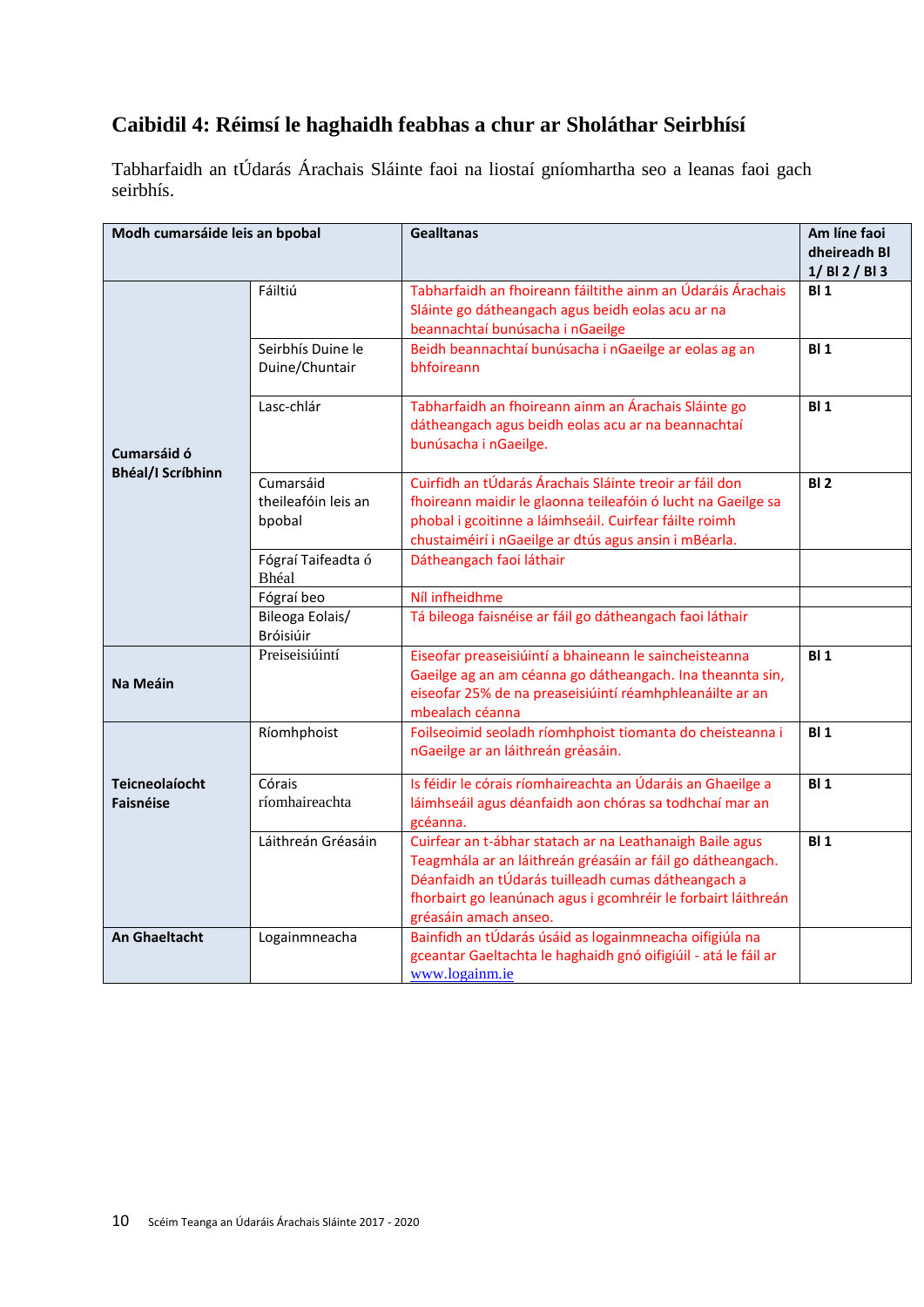#### **Caibidil 5: Cumas Teanga a Fheabhsú**

#### **5.1 Earcaíocht**

Beidh aird ag polasaí earcaíochta an Údaráis Árachais Sláinte, atá faoi réir an chreata de nósanna imeachta comhaontaithe náisiúnta d'earcaíocht, ar an ngá atá le cumas na Gaeilge a fheabhsú ar bhonn céimnithe.

Cuirfear pacáiste ionduchtaithe ar fáil don fhoireann nua ar fad ina bhfuil cóip dár scéim chomhaontaithe chun a chinntiú go bhfuil siad ar an eolas faoinár ngealltanais faoin reachtaíocht.

#### **5.2 Oiliúint agus Forbairt**

Faoi réir an éilimh agus an tsoláthair bhuiséadaigh, déanfaidh an tÚdarás Árachais Sláinte iarracht feabhas a chur ar eolas agus ar scileanna na bhfostaithe agus cinnteoidh sé go dtugtar spreagadh agus deis chomhionann do gach ball foirne d'fhonn a gcumas i nGaeilge a fheabhsú, de réir mar a cheadaíonn acmhainní.

|                                       |          | <b>Gealltanas</b>                                                                    | Am líne faoi<br>dheireadh Bl 1/<br>BI 2 / BI 3 |
|---------------------------------------|----------|--------------------------------------------------------------------------------------|------------------------------------------------|
| <b>Cumas na Gaeilge a</b><br>Fheabhsú | Oiliúint | Spreagadh a thabhairt agus éascú don<br>fhoireann freastal ar chúrsaí oiliúna chun a | BI <sub>2</sub>                                |
|                                       |          | gcumas i nGaeilge a fheabhsú                                                         |                                                |

#### **Poist Shainithe Ghaeilge**

Ag féachaint do bheartas an Rialtais maidir le soláthar feabhsaithe seirbhísí sa Ghaeilge, sainaithneoidh an Roinn, faoi dheireadh chéad bhliain na scéime, aon phoist dá bhfuil inniúlacht sa Ghaeilge ina riachtanas. Déanfar gach iarracht na riachtanais sin a chomhlíonadh faoi dheireadh na scéime, ag féachaint, de réir mar is cuí, do pholasaithe earcaíochta, ardú céime agus oiliúna. Cuirfidh an méid sin ar chumas na Roinne feabhsúchán incriminteach na seirbhísí sa Ghaeilge a phleanáil agus a chur in ord tosaíochta ar bhealach níos straitéisí.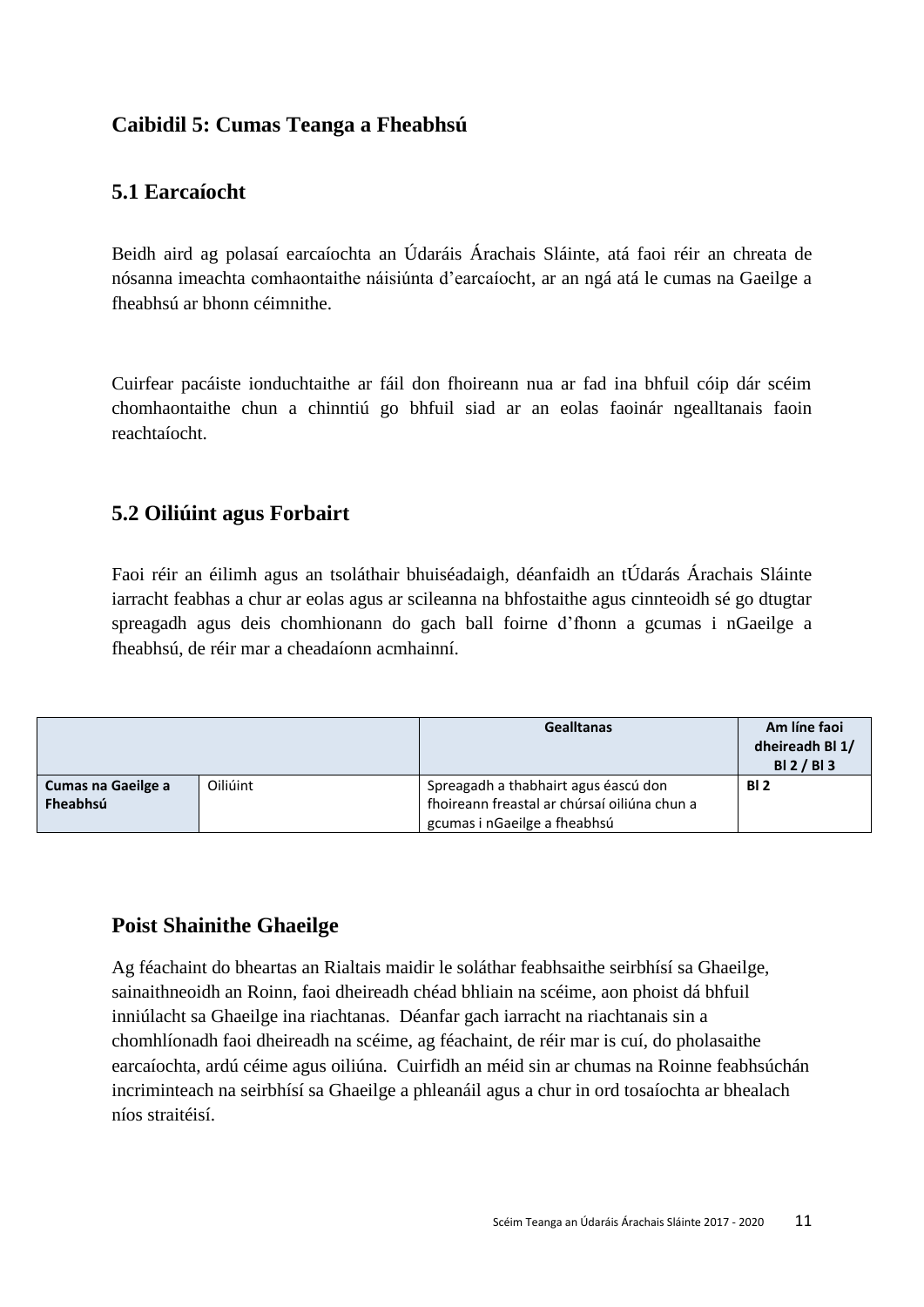#### **Caibidil 6: Monatóireacht agus Athbhreithniú**

Déanfar an Bhainistíocht Shinsearach monatóireacht agus athbhreithniú ar chur i bhfeidhm na scéime seo ar bhonn rialta. Coinneoidh siad athbhreithniú éifeachtach na scéime faoi athbhreithniú, agus déanfaidh Cinn na Rannóige go príomha monatóireacht leanúnach ar sholáthar seirbhísí agus ar leibhéal an éilimh ar sheirbhísí trí Ghaeilge.

Déanfar monatóireacht ar spriocanna luaite a bhaintear amach mar seo a leanas:

- Déanfar litreacha, glaonna teileafóin, iarratais etc a fhaightear i nGaeilge a logáil ionas gur féidir monatóireacht a dhéanamh ar éileamh
- Déanfar taifead ar an leibhéal caiteachais a bhaineann le comhfhreagras, láithreán gréasáin, foilseacháin etc. a aistriú
- Déanfar taifead ar an leibhéal caiteachais a bhaineann le hoiliúint i nGaeilge
- Déanfar taifead ar an leibhéal caiteachas ar fhógraíocht dhátheangach.